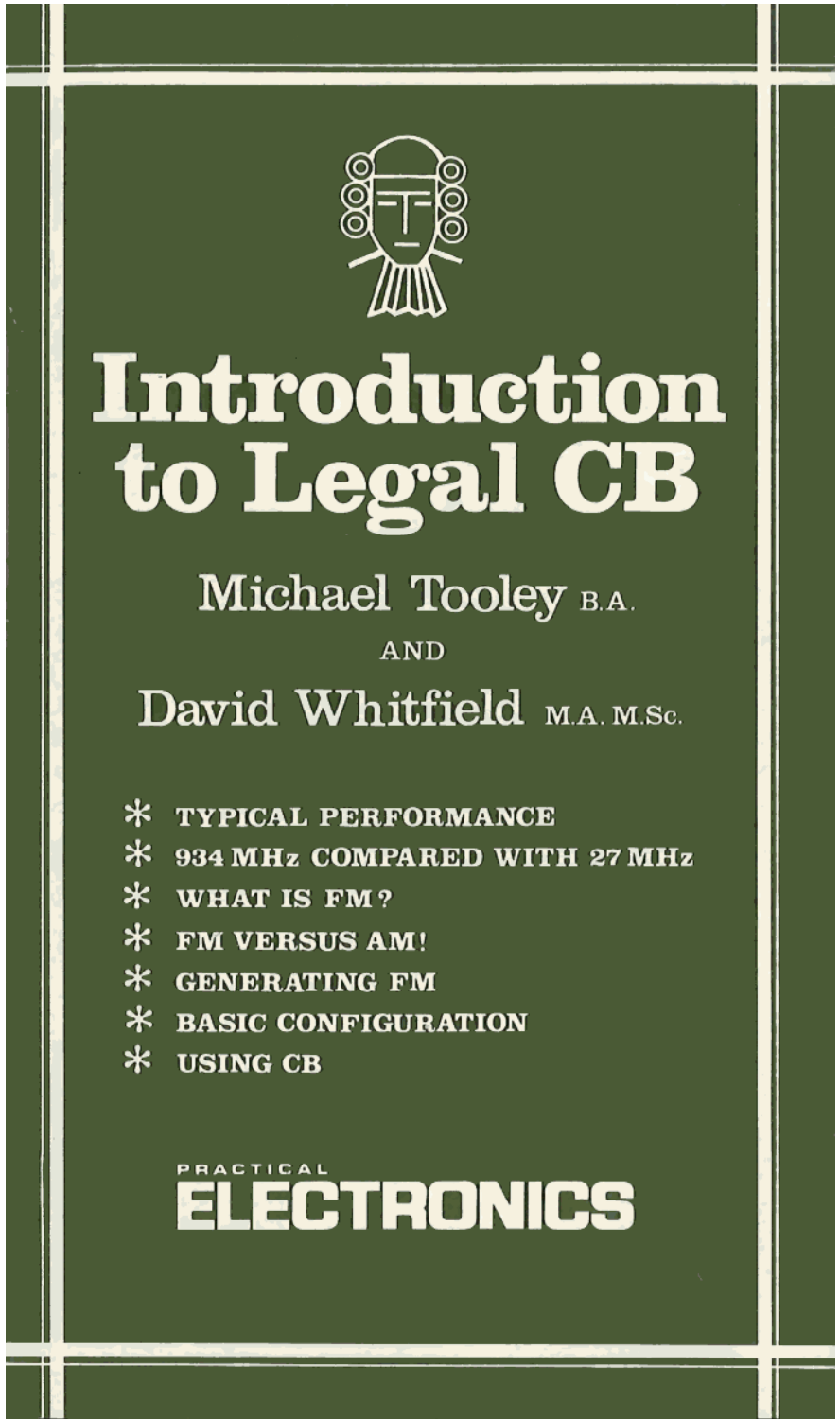Citizens' Band will shortly be legal in the U.K. and this booklet sets out to explain the new system and show why f.m., and not a.m., has been adopted. Some popular myths and misconceptions concerning f.m. are dispelled and the performance of typical 27MHz and 934M Hz systems is discussed in detail. Readers will have doubtless already formed an opinion as to the desirability, or otherwise, of CB and, for anyone contemplating using the new system, this booklet is a **"must <sup>11</sup>**!

# THE AUTHORS

Michael Tooley and David Whitfield are both professional electronic engineers who have become highly respected contributors to PE and other leading technical journals.

Both are licensed amateur radio operators: Mike has held G8CKT for 12 years and David G8FTB for 10 years. They have designed, built and used many items of equipment for the amateur bands and are thus highly qualified to write on this subject and to design the PE Ranger 27FM CB transceiver, published as a project in PRACTICAL ELECTRONICS.

> Prepared as a service to readers PRACTICAL ELECTRONICS Westover House, West Quay Road, Poole, Dorset BH151JG © IPC MAGAZINES LTD 1981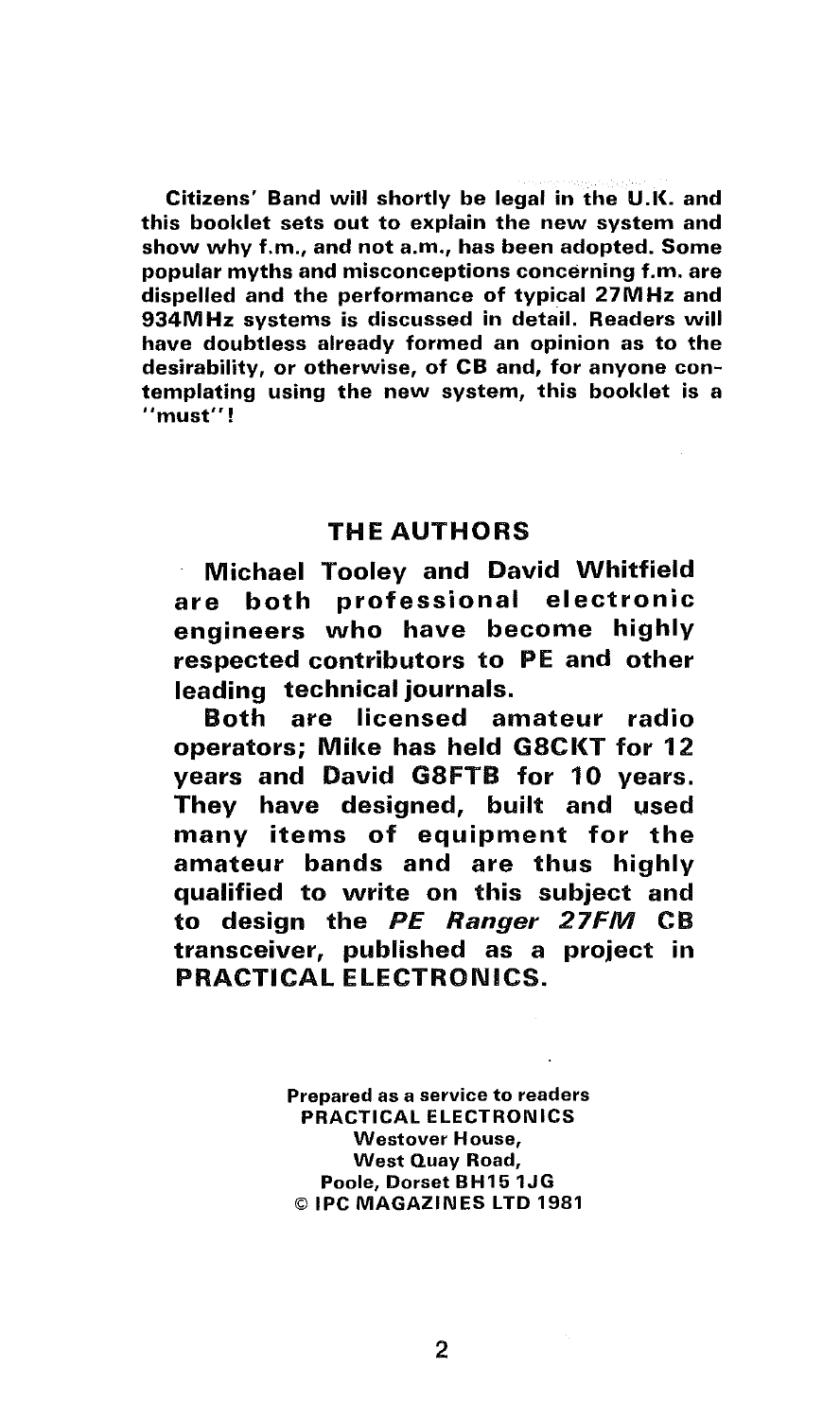C ITIZENS' Band is a short range low power personal two-way radio system in which anyone suitably licensed can participate. This system is shortly to become legal in the U.K. using frequency modulation in the 27MHz and 934MHz bands. Most readers will not need to be reminded that there is, at present, a large number (some estimates are in excess of 500,000) of existing users of an unauthorised Citizens' Band service using imported and mainly amplitude modulated (a.m.) equipment. CB users, or "breakers" as they like to be called, have been quick to point out the advantages of a CB network; not only is it fun, but it can also be helpful to society in general.

How many people have wished that they could quickly summon help to the scene of a road accident? Getting help and making friends is easy with CB and thus it has a great deal to offer the lonely, disabled and housebound. The motorist could benefit greatly from up-to-the-minute weather information, traffic reports and the facility to get immediate assistance in the event of a breakdown. Furthermore, in a strange town, CB can be a valuable asset to the driver needing route directions or local information.

Currently over sixty countries have a Citizens' Band service and the majority have opted for an a.m. system following that introduced over twenty years ago in th'e United States. Some countries also have a u.h.f. allocation for CB and this is usually in the 450 to 470MHz region. In Europe seventeen countries have CB and only five of these favour f.m. rather than a.m. It should be noted, however, that these five include France, Holland, Germany and the Irish Republic!

F.M. has several advantages to offer which undoubtedly underly its choice for the U.K. Citizens' Band service. A phenomenon known as capture effect ensures that, when several signals are present in a channel, the strongest will dominate provided it has a 6dB or more advantage over the rest. This, unfortunately, is not true of a.m. as witnessed by the numerous squeaks, buzzes and heterodyne whistles heard when monitoring crowded CB channels with an a.m. receiver. F.M. capture effect allows the same channel to be used by many more stations than would be possible with a.m.

Undoubtedly the most important reason why an a.m. 27MHz system was *rejected* lies in its relative susceptibility to television interference and audio breakthrough affecting such equipment as audio amplifiers, music centres, and tape recorders. De-modulation of strong 27MHz a.m. signals is almost unavoidable in nearby audio equipment and, once de-modulated, the audio signal receives the full benefit of amplification. The usual cure for breakthrough involves fitting filters on outside connections such as aerial downleads and loudspeaker cables. The aim being that of preventing the 2 7 MHz signal from reaching the equipment with which it is interfering. In severe cases ferrite beads, chokes and r.f. decoupling capacitors may have to be fitted inside the equipment. Fortunately this problem does not arise with f.m. since de-modulation no longer occurs. This does not mean, however, that f.m. transmitters are any less susceptible to harmonic radiation than their a.m. counterparts and attention still has to be given to ensuring that the transmitted output is free from spurious signals.

One aspect of CB that has had a significant effect in the U.K. has been the rapid growth in both the number and membership of CB clubs. These, undoubtedly, have had a beneficial influence on operating standards and have acted as centres for the dissemination of information on CB. On a national basis there are two major CB organisations of note. These are the United Breakers Association (UBA) and the Citizens' Band Association (CBA). One furtner body of note is the National Committee for the Legalization of Citizens' Band Radio (NAT-COLCIBAR) which has consistently fought for a viable U.K. Citizens' Band service and which will continue to lobby for the protection and interests of CB users.

# CB **IN THE U.K.**

The Home Office's Specification for the U.K. Citizens' Band service differs markedly from that which many existing illegal CB operators would like. Thus the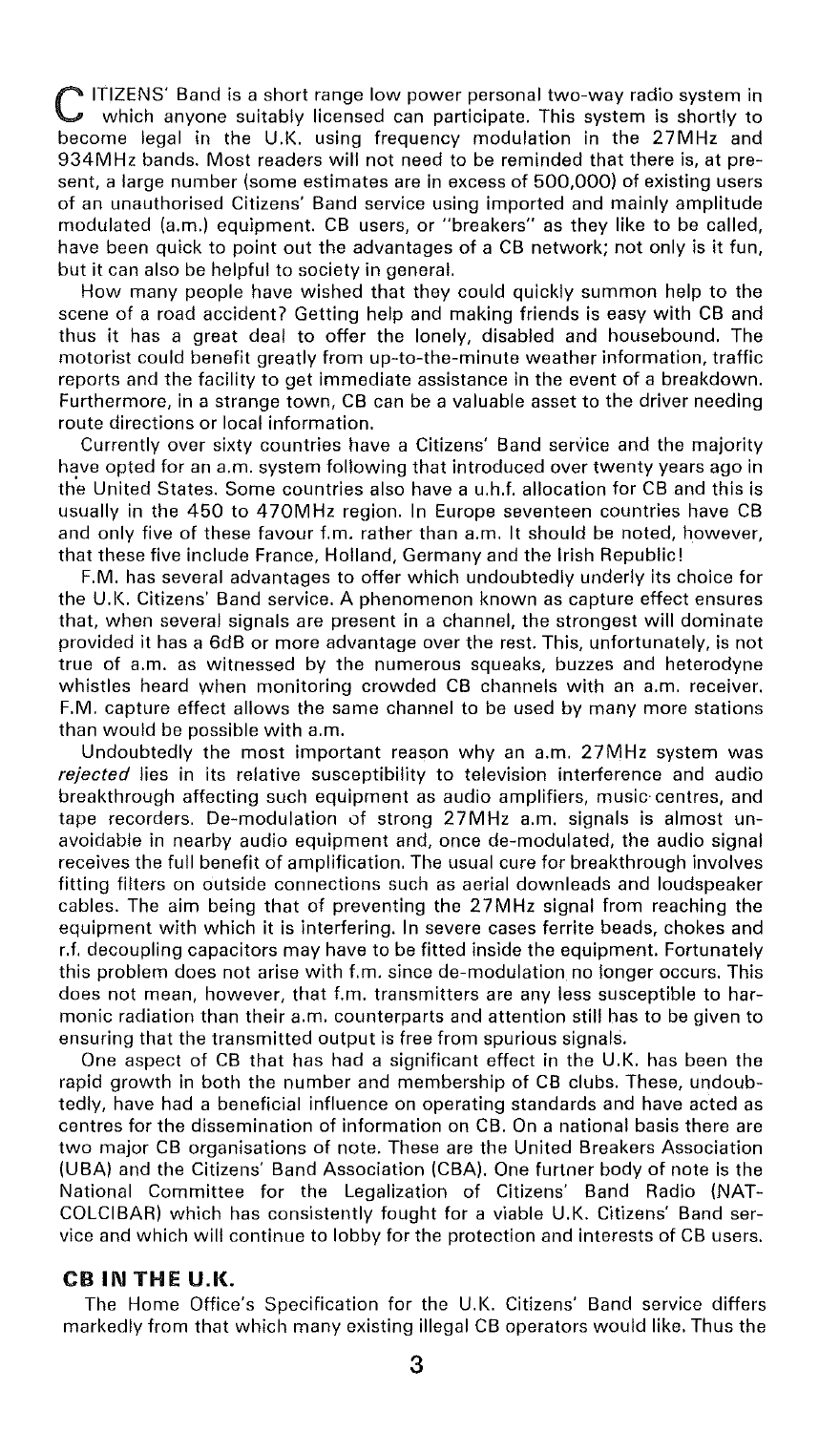| <b>CHANNEL</b> |                  | <b>CHANNEL</b> | ħ.<br>in Berning |
|----------------|------------------|----------------|------------------|
| <b>NUMBER</b>  | <b>FREQUENCY</b> | <b>NUMBER</b>  | <b>FREQUENCY</b> |
|                | 27 60125         | 21             | 27.80125         |
| 2              | 27.61125         | 22             | 27.81125         |
| 3              | 27.62125         | 23             | 27.82125         |
| 4              | 27.63125         | 24             | 27.83125         |
| 5              | 27.64125         | 25             | 27.84125         |
| 6              | 27.65125         | 26             | 27.85125         |
| 7              | 27 66125         | 27             | 27.86125         |
| 8              | 27.67125         | 28             | 27.87125         |
| 9              | 27.68125         | 29             | 27.88125         |
| 10             | 27.69125         | 30             | 27.89125         |
| 11             | 27.70125         | 31             | 27.90125         |
| 12             | 27.71125         | 32             | 27.91125         |
| 13             | 27.72125         | 33             | 27.92125         |
| 14             | 27.73125         | 34             | 27.93125         |
| 15             | 27.74125         | 35             | 27.94125         |
| 16             | 27.75125         | 36             | 27.95125         |
| 17             | 27.76125         | 37             | 27.96125         |
| 18             | 27.77125         | 38             | 27.97125         |
| 19             | 27.78125         | 39             | 27.98125         |
| 20             | 27.79125         | 40             | 27.99125         |

**Table 1. Channel numbers and frequencies for the 27MHz U.K. Citizens' Band (Frequencies given in MHz)** 

legalization of CB is seen as something of an empty victory by many "breakers" who, to become legal, will have to discard their existing equipment. This action may, at first sight, appear hard hearted on the part of the Home Office; however, there are some very good reasons which will soon become apparent.

The Home Office has released forty channels in the new 27MHz band. It should be noted, however, that these forty channels do not coincide with the most popular a.m. channels in current use (these are channel 1 to 40 of the U.S.A. CB service which extends from 26·965 to 27 ·405MHz). The reason for this choice lies not only in the incompatibility of a.m. and f.m. systems (a.m. is unreadable on a properly adjusted f.ni. receiver although the converse is not necessarily true) but also in separating the legal from the illegal user. It should also be noted that there are a number of legitimate users of the 27MHz band who are currently facing considerable interference from illegal CB operators. An additional twenty channels has been released in the 934MHz band. Details.of the channel numbers and frequencies are shown in Tables 1 and 2.

| <b>CHANNEL</b><br><b>NUMBER</b> | <b>FREQUENCY</b> | <b>CHANNEL</b><br><b>NUMBER</b> | <b>FREQUENCY</b> |  |
|---------------------------------|------------------|---------------------------------|------------------|--|
|                                 | 934.025          |                                 | 934.525          |  |
| 2                               | 934.075          | 12                              | 934.575          |  |
| 3                               | 934.125          | 13                              | 934.625          |  |
| 4                               | 934.175          | 14                              | 934.675          |  |
| 5                               | 934.225          | 15                              | 934.725          |  |
| 6                               | 934.275          | 16                              | 934.775          |  |
|                                 | 934.325          | 17                              | 934.825          |  |
| 8                               | 934.375          | 18                              | 934 875          |  |
| 9                               | 934.425          | 19                              | 934.925          |  |
| O                               | 934.475          | 20                              | 934 975          |  |
|                                 |                  |                                 |                  |  |

**Table 2. Channel numbers and frequencies for the 934MHz U.K. Citizens' Band (Frequencies given in MHz)**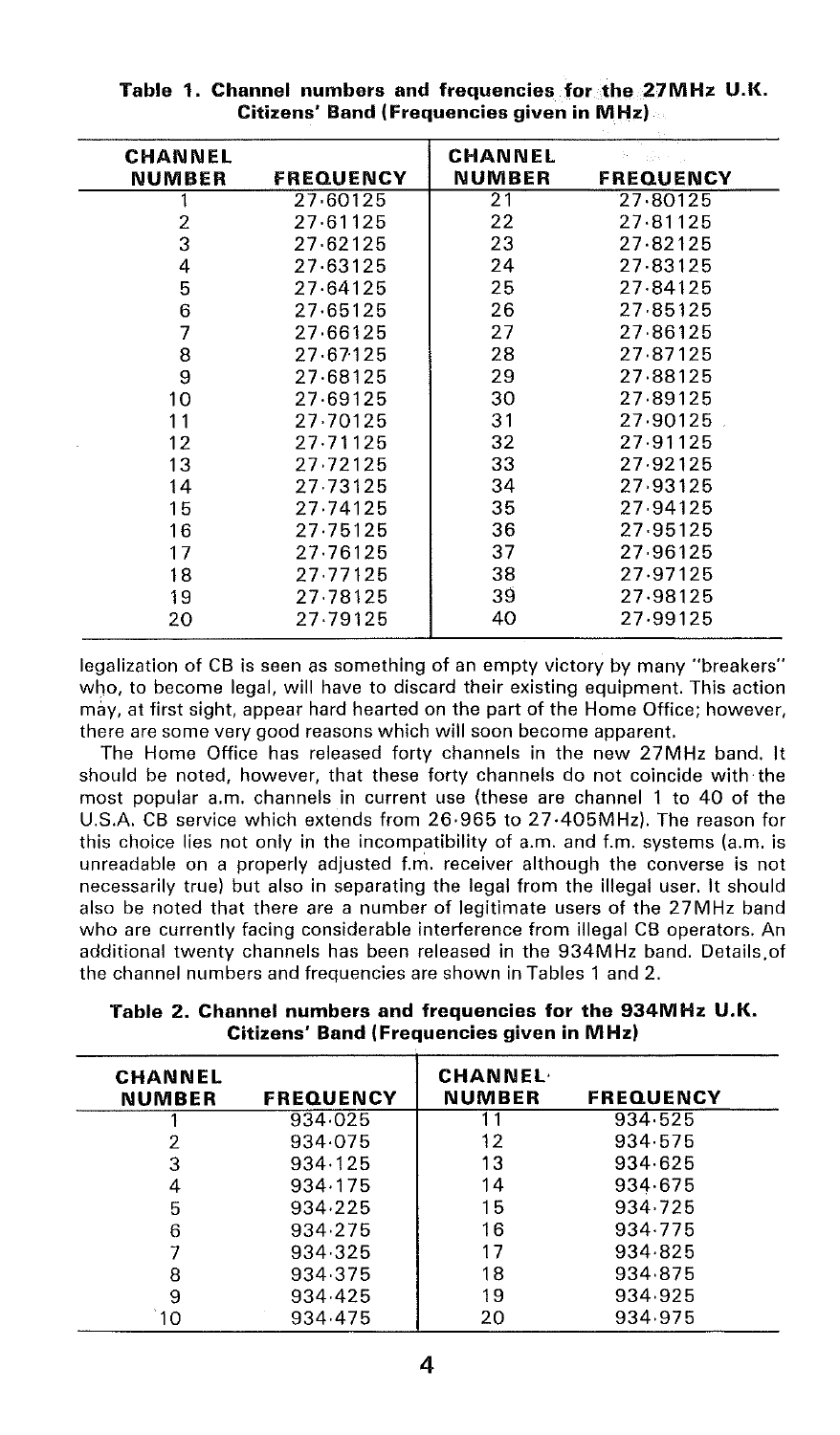The channel spacing on 27MHz is 10kHz whilst that on 934MHz is 25kHz. However the actual spacing on 934MHz is 50kHz and thus the u.h.f. system would appear to allow for future expansion. The maximum effective radiated power is 2W on 27MHz and 25W on 934MHz. However, in the latter band, a limitation of 3W e.r.p. is made on equipment possessing internal aerials. In both bands only equipment for angle modulation (either frequency modulation or phase modulation) will be permitted. Equipment which has facilities for any other form of modulation (e.g.: existing multi-mode or converted sets retaining the a.m. function) will not be approved.

There are also some further restrictions on the height of aerials that can be used in the 27MHz band. If the aerial is mounted at a height exceeding 10 metres the user will be required to reduce the output by 1 OdB. A brief summary of the specification is shown in Table 3.

# **934MHz COMPARED WITH 27MHz**

A fair amount is known about the range and coverage that can be expected of a 27MHz f.m. system. There has, however, been much speculation as to the usefulness or otherwise of a low-power f.m. system on 934MHz! Most of this h'as been based on supposition and not on the results of any detailed investigation. Contrary to popular belief, 934M Hz can provide a reasonable service but it is likely to be one that is reserved for the select few who can afford the rather high cost of the equipment involved. For this reason 934MHz is likely to be a very under-populated world!

Radio waves at 2 7 MHz propagate both as ground waves and sky waves. The presence of sky waves (or "skip" as it is called by 27MHz operators) is very much

|                     | JUI VILG          |                  |  |
|---------------------|-------------------|------------------|--|
| <b>PARAMETER</b>    | 27MHz             | 934MHz           |  |
| Frequency range:    | 27.60125-27.99125 | 934.025-934.975  |  |
| Mode of operation:  | Angle modulation  | Angle modulation |  |
|                     | (f.m. or p.m.)    | (f.m. or p.m.)   |  |
| Channel spacing:    | 10kHz             | 25kHz            |  |
| Maximum deviation:  | $+2.5$ kHz        | ± 5kHz           |  |
| Maximum r.f. output |                   |                  |  |
| power:              | 4W                | 8W               |  |
| Maximum effective   |                   |                  |  |
| radiated power:     | 2W                | $25W*$           |  |
|                     |                   |                  |  |

**Table 3. Brief summary of specification for the U.K. Citizens' Band service** 

(\*Equipment with internal aerials limited to 3W e.r.p.)

dependent on ionospheric conditions and can result in considerably extended propagation (several thousand miles in many cases). In a system which is intended purely for local communication this can be a severe nuisance. During a period of minimum solar activity the 27MHz band is relatively quiet; however, at the peak of the 11-year sunspot cycle, "skip" can be dominant and often override even strong local signals. On 934M Hz signals only propagate as space waves which are the resultant of two components: a direct wave and a ground reflected wave, as shown in Fig. 1. Thus 934MHz signals tend to propagate on a "line-of-sight" basis and are much more critical of local topograhy than those at 27MHz.



**Fig. 1. The two components of a space wave.**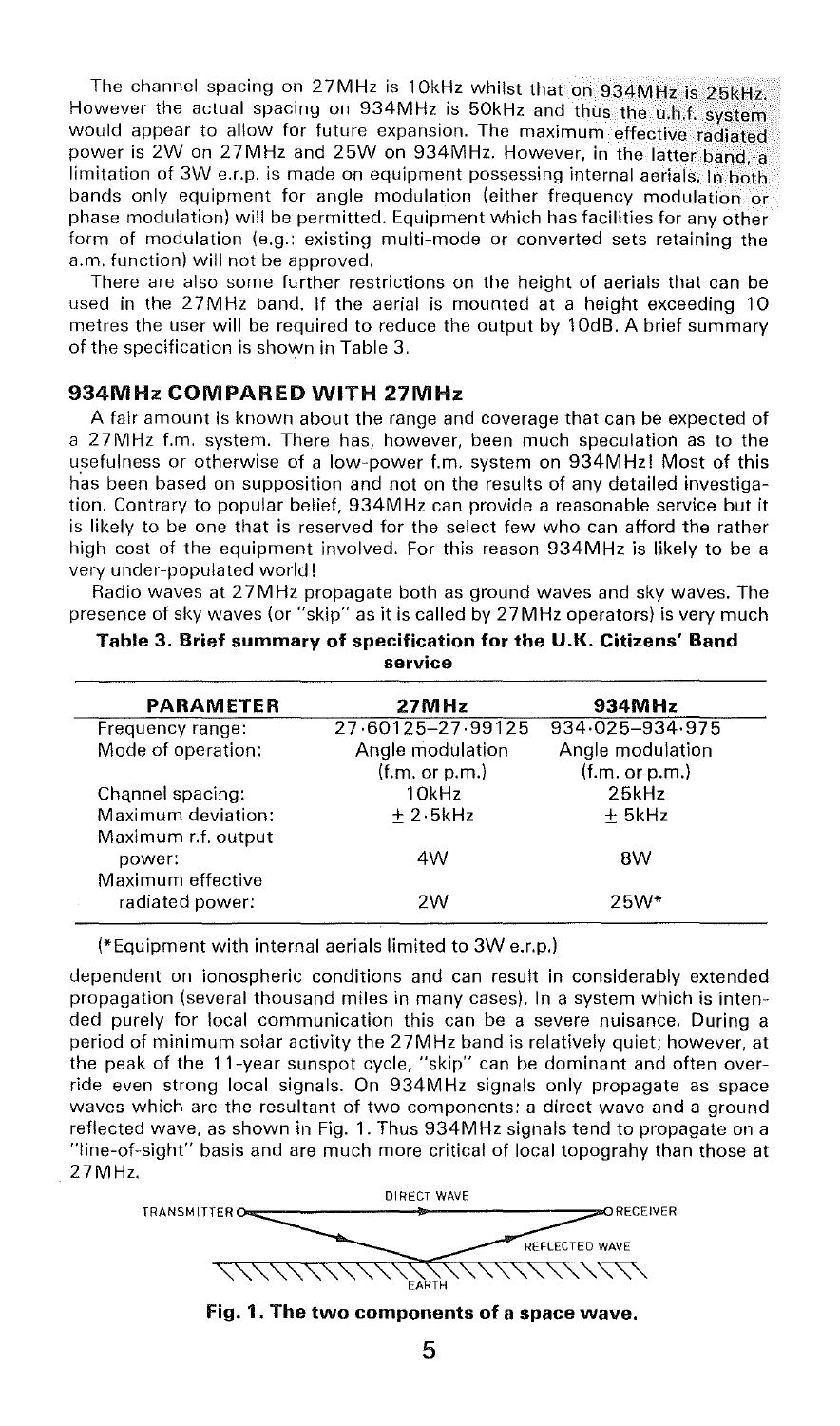Under certain circumstances a 934MHz system can give better penetration in densely built-up areas than a 27MHz system. This is principally due to multiple reflection of signals caused by large obstructions. This reflection is more effective at the shorter wavelength involved. Signals can also propagate by diffraction around the edge of an obstruction. There is some evidence that, in an urban environment, this may also be more effective at u.h.f. than at v.h.f. Despite this it must be admitted that there would be numerous shadows in the coverage of most 934MHz systems and the range would be very severely restricted if the transmitter were shielded by large obstructions or rising ground. A typical path profile showing the effect of obstructions on the coverage of systems at both 934MHz and 27MHz is shown in Fig. 2.

One obvious advantage of 934MHz is the size of aerials involved and the fact that even a relatively inconspicuous aerial can exhibit considerable gain. For example, an aerial having an approximate length of 450mm can have a gain of around 6d8 (four times). On 2 7 MHz the same value of gain would be achieved with a 17 metre aerial of the same design!

One serious disadvantage of 934M Hz for the mobile user is attributable to local reflection and diffraction effects. Since propagation in built-up areas is very rarely line-of-sight, generally several signals are received at the mobile station via different reflection and/or diffraction paths. This gives rise to an interference standing wave pattern. The vehicle moves through this pattern and perceives a variation in the strength of the received signal. The shorter the wavelength the more noticeable is the effect. Thus a 934MHz mobile system is likely to suffer from severe "flutter". In some cases this can cause rapid drop-out of signals below the squelch threshold of the receiver.

Typical coverage that might be expected from comparable 27MHz and 934MHz systems is shown in Fig. 3. Note that there are numerous shadows in the 934MHz coverage and also that, on high ground at some considerable distance from the transmitter, the 934MHz signal will be stronger than that on 27M Hz. Table 4 shows typical working range of various 27MHz systems assuming an e.r.p. of 2W from base and mobile stations.

# **FREQUENCY MODULATION**

Modulation is the name given to the process of superimposing an audio frequency signal on to a high frequency carrier wave so that the information may be transmitted over a considerable distance either in a cable or as a radiated electromagnetic wave. One of the most common methods of modulation involves varying the amplitude of the carrier in sympathy with the instantaneous value of the modulating signal. This, of course, is known as amplitude modulation, or just simply a.m. Another method involves varying the frequency of the carrier wave in accordance with the instantaneous value of the modulating signal whilst the am' plitude of the carrier remains constant. This is frequency modulation, or f.m.



**Fig. 2. Path profile to show typical coverage of 934MHz and 27MHz signals (effective radiated power assumed equal).**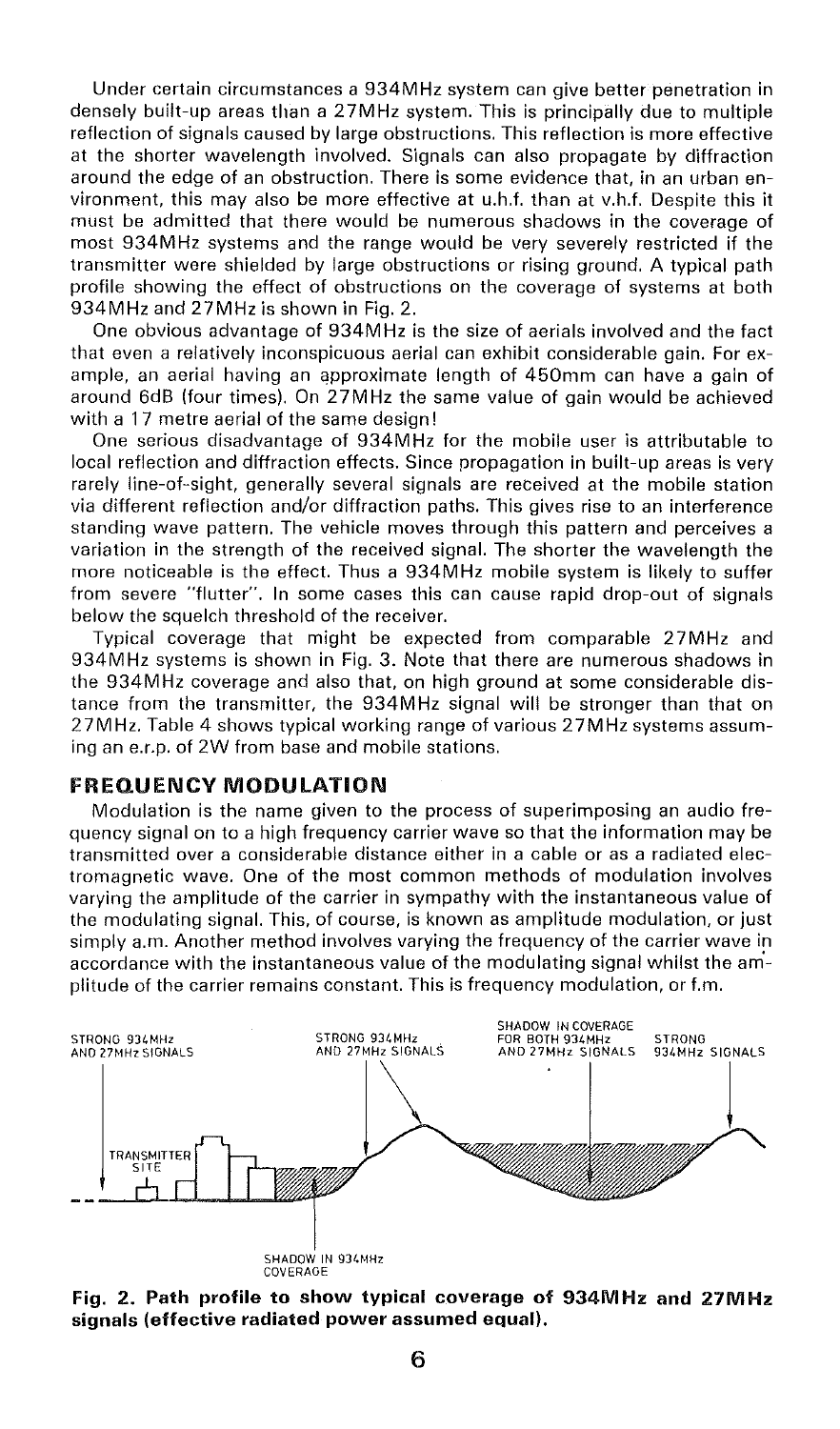

Fig. 3. Diagram to illustrate typical coverage of 27MHz and 934MHz systems (aerials assumed omni-directional).

Modulating signals, such as speech, consist essentially of two components: information conveyed by virtue of the frequency of the signal and information conveyed by virtue of the *amplitude* of the signal. In an a.m. system the amplitude of the carrier conveys the amplitude information and the rate of change of carrier amplitude is used to convey the frequency information. In an f.m. system the frequency of the carrier conveys the amplitude information whilst the rate of change of carrier frequency conveys the frequency information.

This may all sound a little heavy, so to put things into context here is a simple

| <b>SITUATION</b>                 | <b>TYPICAL RANGE</b><br>(miles) |
|----------------------------------|---------------------------------|
| Base station to base station     | $7 - 12$                        |
| Base station to mobile station   | $5 - 8$                         |
| Mobile station to mobile station | $3 - 6$                         |
| Hand-portable to base station    | $1 - 3$                         |
| Hand-portable to mobile station  | $1 - 2$                         |
| Hand-portable to hand-portable   |                                 |

Table 4. Typical working range for various types of 27M Hz f.m. CB equipment (Base and mobile stations assumed e.r.p. of 2W)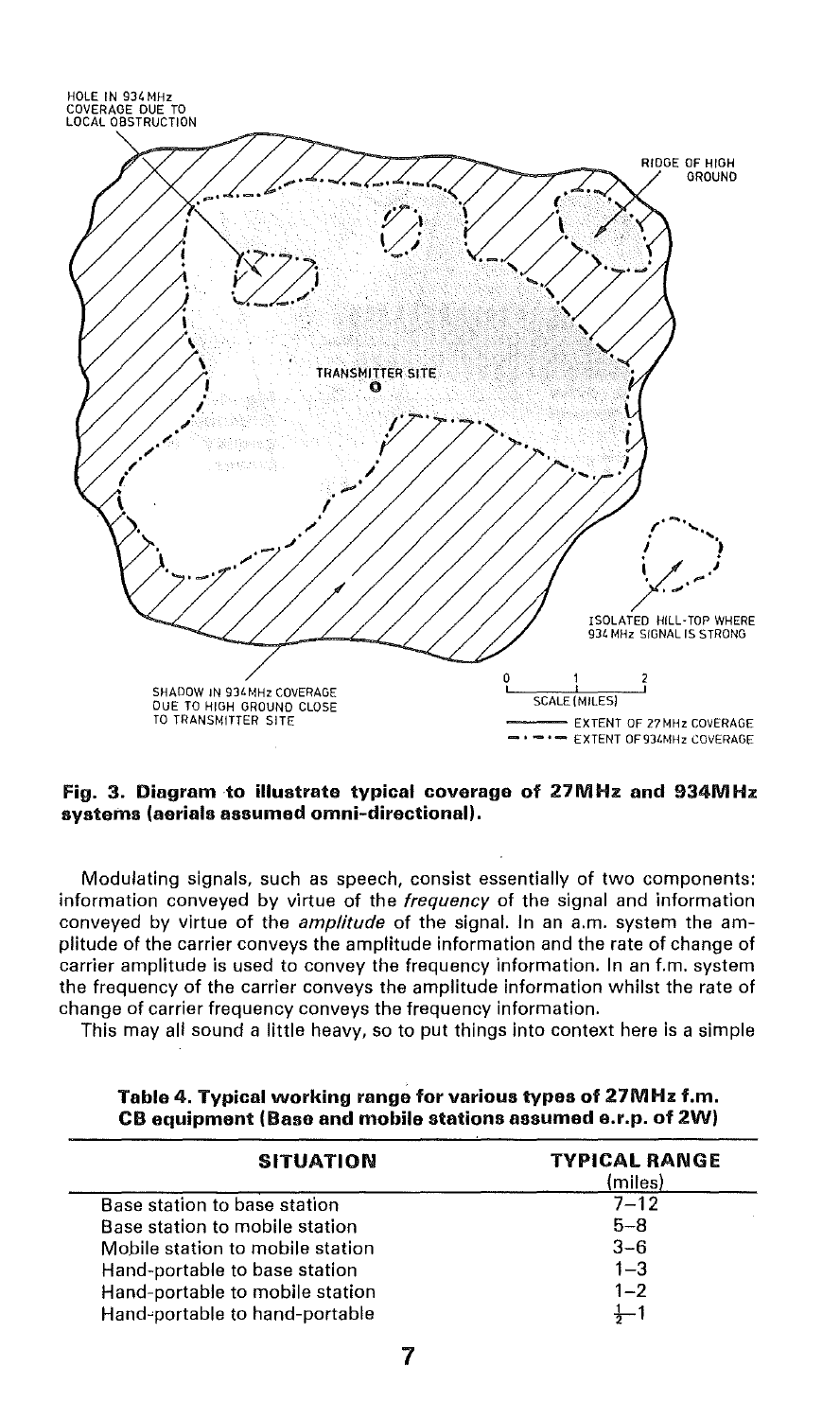

**Fig. 4. Waveform of amplitude and frequency modulated waves.** 

example: A carrier at 27·600MHz is being frequency modulated by a sinusoidal signal at 1kHz having a peak value of 1V. Assuming that the frequency modulator produces a 1 kHz peak deviation the graph of carrier frequency against time would appear similar to that shown in Fig. 5. If the peak value of the modulating signal were to increase to 2V and assuming that the modulator has a linear characteristic (with a slope of  $1kHz/V$ ) the new peak frequency deviation would be 2kHz and the new frequency/time graph would be similar to that shown in Fig. 6.  $\overline{a}$ 



**Fig. 5. Frequency/time graph for a 27·600MHz carrier with a peak frequency deviation of 1 kHz and modulating signal frequency of 1 kHz (sine wave).**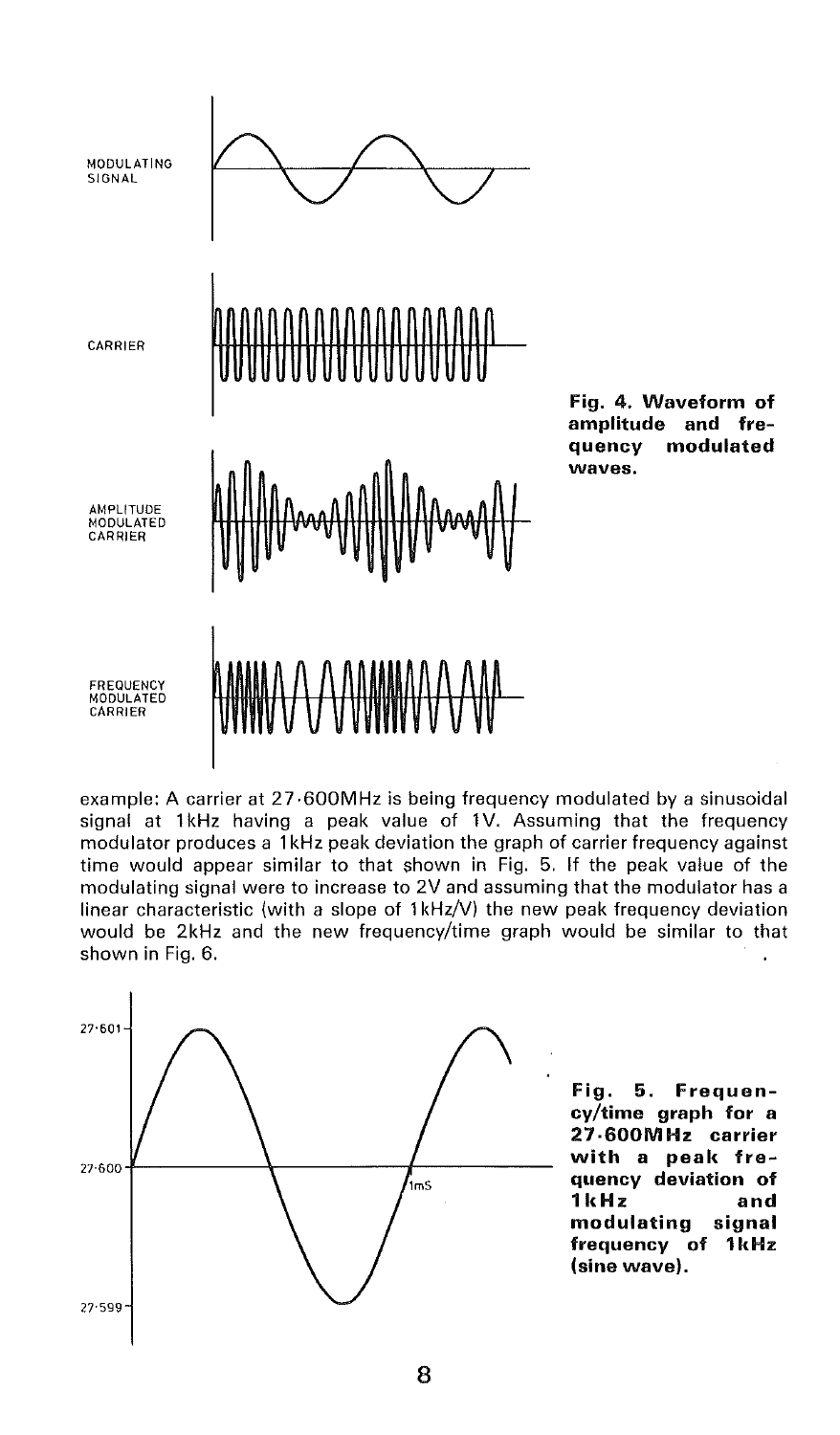

### **MODULATION INDEX AND DEVIATION RATIO**

The modulation index, m, is given by the ratio of frequency deviation to modulating signal frequency. Hence  $m = \frac{f_d}{f_m}$  where  $f_d$  is the frequency deviation and f<sub>m</sub> is the frequency of the modulating signal. In the first example  $m = \frac{1 \text{ kHz}}{1 \text{ kHz}} = 1$  and in the second example  $m = \frac{2 \text{ kHz}}{1 \text{ kHz}} = 2$ .

The deviation ratio, d, is given by the ratio of maximum frequency deviation to the highest modulating signal frequency employed. Hence d =  $\frac{G(max)}{f_{m(max)}}$  where  $f_{\text{d(max)}}$  is the maximum permitted frequency deviation and  $f_{\text{m(max)}}$  is the highest modulating signal frequency allowed. Hence in a system using 2 · 5kHz maximum deviation with a maximum modulating signal frequency of 3kHz the deviation ratio is  $d = \frac{2.5kHz}{3kHz} = 0.833$ . The importance of this will be seen later on, however it should be noted that, whereas the deviation ratio is fixed for a given system, the modulation index varies with both the frequency and amplitude of the modulating signal.

#### **FREQUENCY SPECTRUM OF AN F.M. SIGNAL**

The frequency spectrum of an f.m. signal is not quite so predictable as that for a comparable a.m. system. The frequency spectrum of a carrier amplitude modulated by a single sinusoidal tone consists of three components as shown in Fig. 7. The modulated signal comprises a carrier and a pair of side frequencies spaced from the carrier by a frequency equal to that of the modulating signal.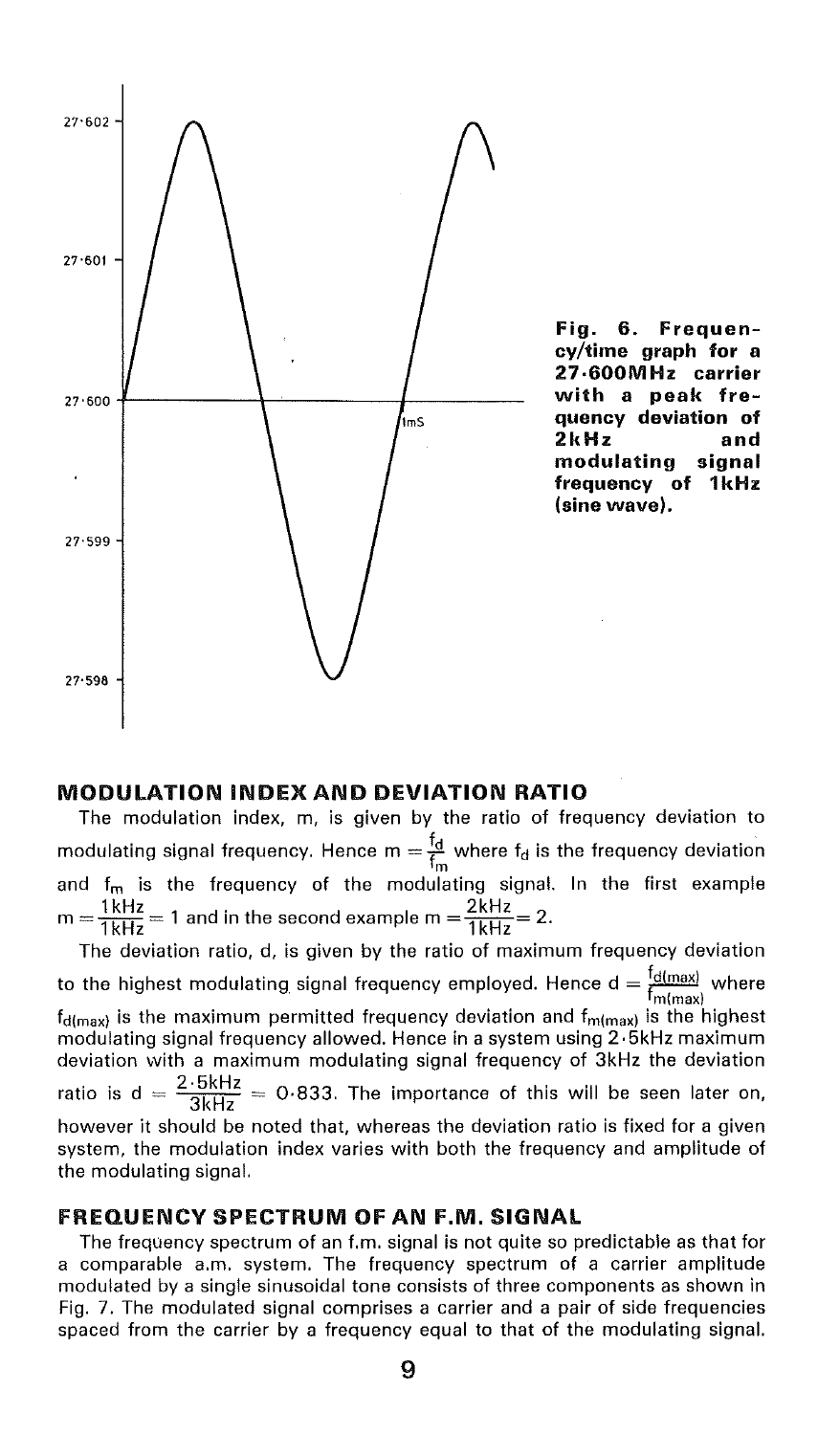

**Fig. 7. Frequency spectrum of an amplitude modulated wave. Carrier frequency= 27·600MHz. Modulating signal frequency= 1kHz. Upper side frequency = 27-601 MHz. Lower side frequency = 27-599MHz. Total bandwidth = 2kHz.** 

Hence the bandwidth of an a.m. signal is quite simply twice the highest value of modulating signal frequency (assuming that it is sinusoidal).

The frequency spectrum of a carrier frequency modulated by a single sinusoidal tone consists not only of a carrier and pair of side frequencies each spaced from the carrier by a frequency equal to that of the modulating signal, but also a number of other side frequencies are present both above and below the carrier spaced by integral multiples of the modulating signal frequency.

As an example consider a frequency modulated carrier at  $27.600 \text{MHz}$ . If the modulating signal frequency is 1 kHz the first pair of side frequencies occur at 27·601 and 27·599MHz, the second pair are at 27·602 and 27·598MHz, the third at 27·603 and 27·597MHz, and so on. The amplitude of the modulated carrier and side frequencies, relative to that of the unmodulated carrier, depends on the value of modulation index employed. The relationship between relative amplitudes of the components present and the modulation index is not a simple one, as can be seen from the Bessel function derived diagram shown in Fig. 8.



**Fig. 8. Diagram showing the relationship between carrier, side frequency components and modulation index in an f.m. system.**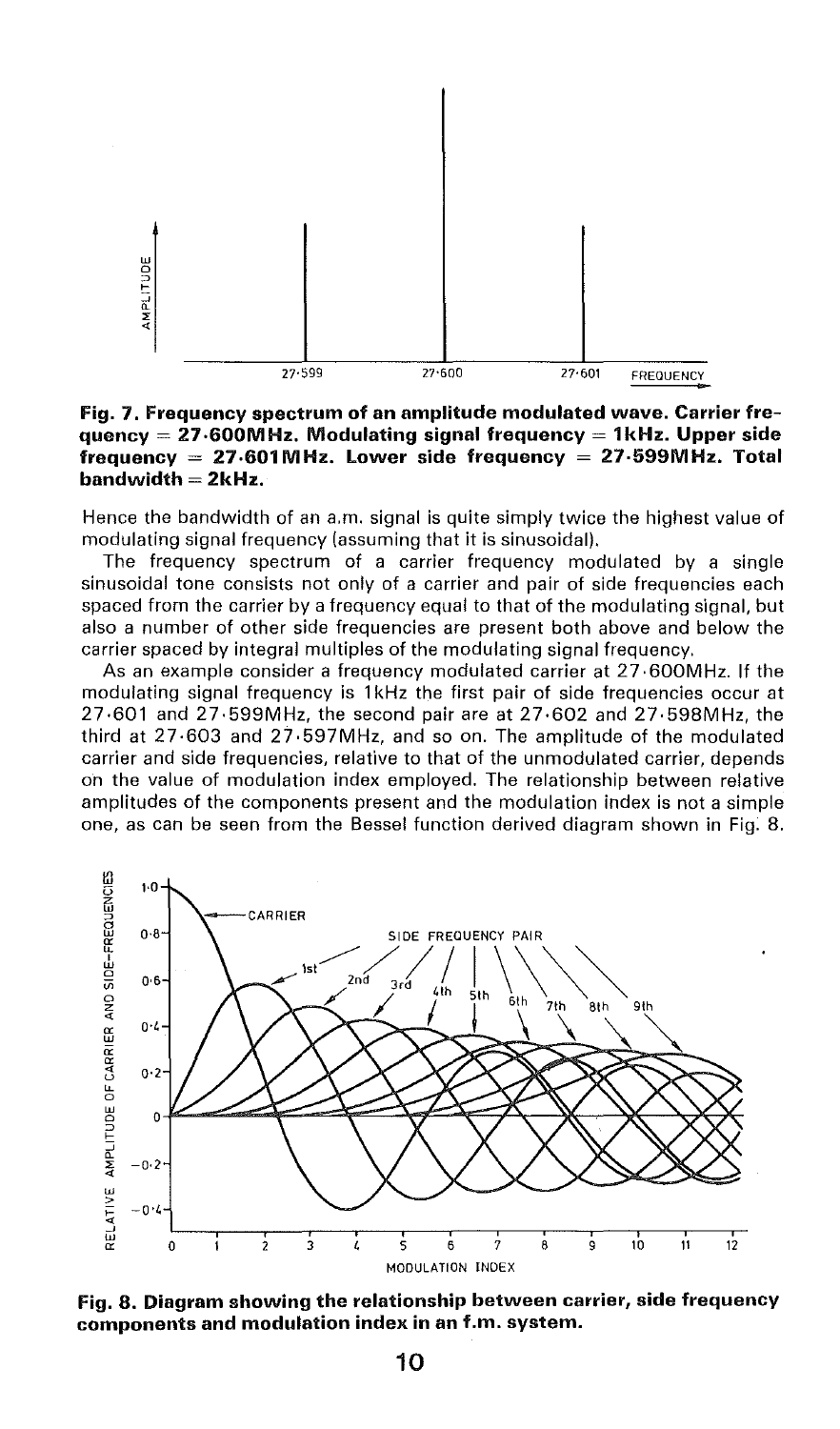This may look somewhat complex at first sight since it conveys a considerable amount of information. The main points are summarised below:-

- (a) When  $m = 0$  the carrier is unmodulated. Therefore its amplitude is 1.
- (b) As m is increased the amplitude of the carrier decreases and that of the side frequency components is increased. The total energy of the frequency modulated wave is constant. In other words, the energy in the side frequencies during modulation is derived from the carrier.
- (c) At some values of m the relative value of the carrier is zero. At these values the carrier disappears altogether. The first of these values occurs at  $m = 2.4$ .
- (d) Negative values of relative carrier and side frequency amplitude indicate a phase shift of 1 80 degrees.
- (e) When  $m = 1$  the relative carrier amplitude is 0.7 while that of the first pair of side frequencies is 0·4. The relative value of the second pair of side frequencies is less than 0· 1.
- (f) For large values of m the number of side frequency components becomes appreciable and the bandwidth therefore increases rapidly.

# **BANDWIDTH**

For small values of modulation index (i.e.: m less than 0·5) the bandwidth of an f.m. signal is comparable with that of an a.m. signal since the amplitude of the second and higher order side frequency components are negligible. With larger values of modulation index the amplitude of the second and higher order side frequencies can no longer be ignored and the bandwidth is correspondingly increased; Fig. 9 shows the effect of modulation index upon the frequency spectrum and bandwidth of a frequency modulated 27 **600MHz** signal.



**Fig. 9. Frequency spectra of a 27·600MHz frequency modulated carrier for various values of modulation index.**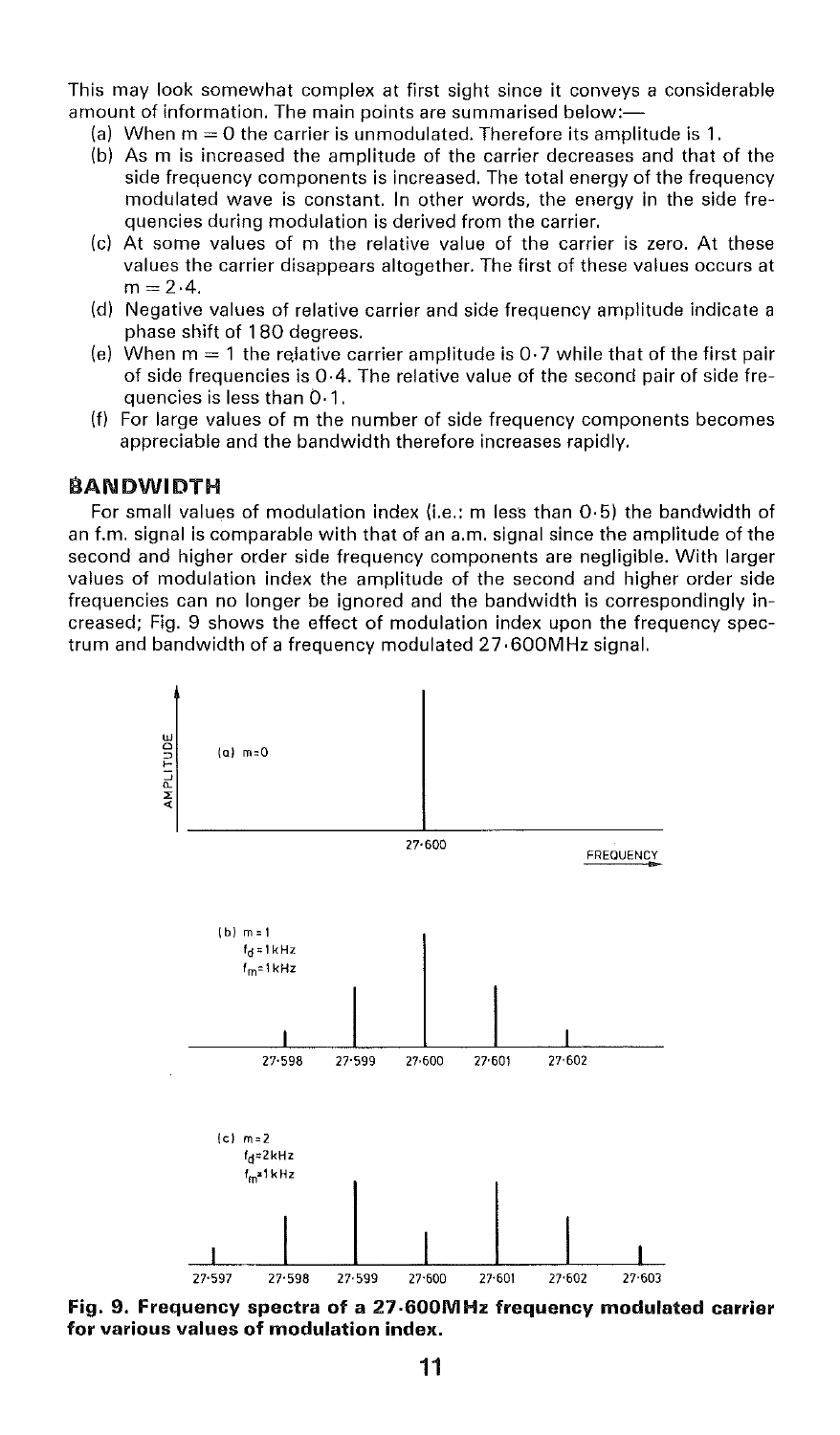$\blacksquare$  The maximum or rated system bandwidth is governed by the deviation ratio employed. An approximate relationship for the rated system bandwidth is given by  $(2f_{\text{d(max)}} + f_{\text{m(max)}})$ . In the case of an f.m. system with a maximum deviation of 2·5kHz and highest modulating frequency of 3kHz the rated system bandwidth will be approximately 8kHz. An equivalent a.m. system would require 6kHz. Note that, for obvious reasons, the channel spacing employed in any system must be greater or equal to the rated system bandwidth.

# F.M. **VERSUS A.M.**

Both methods of modulation have their own peculiarities and particular applications. A.M. requires only a simple receiver and is thus eminently suited to medium and long wave broadcasting. F.M., on the other hand, requires a more complex receiver but offers some impressive advantages over a.m. when it is



**Fig. 10. Simplified block schematic of a typical a.m. transmitter and receiver.** 



TRANSMITTER

**Fig. 11. Simplified block schematic of a typical f.m. transmitter and receiver.**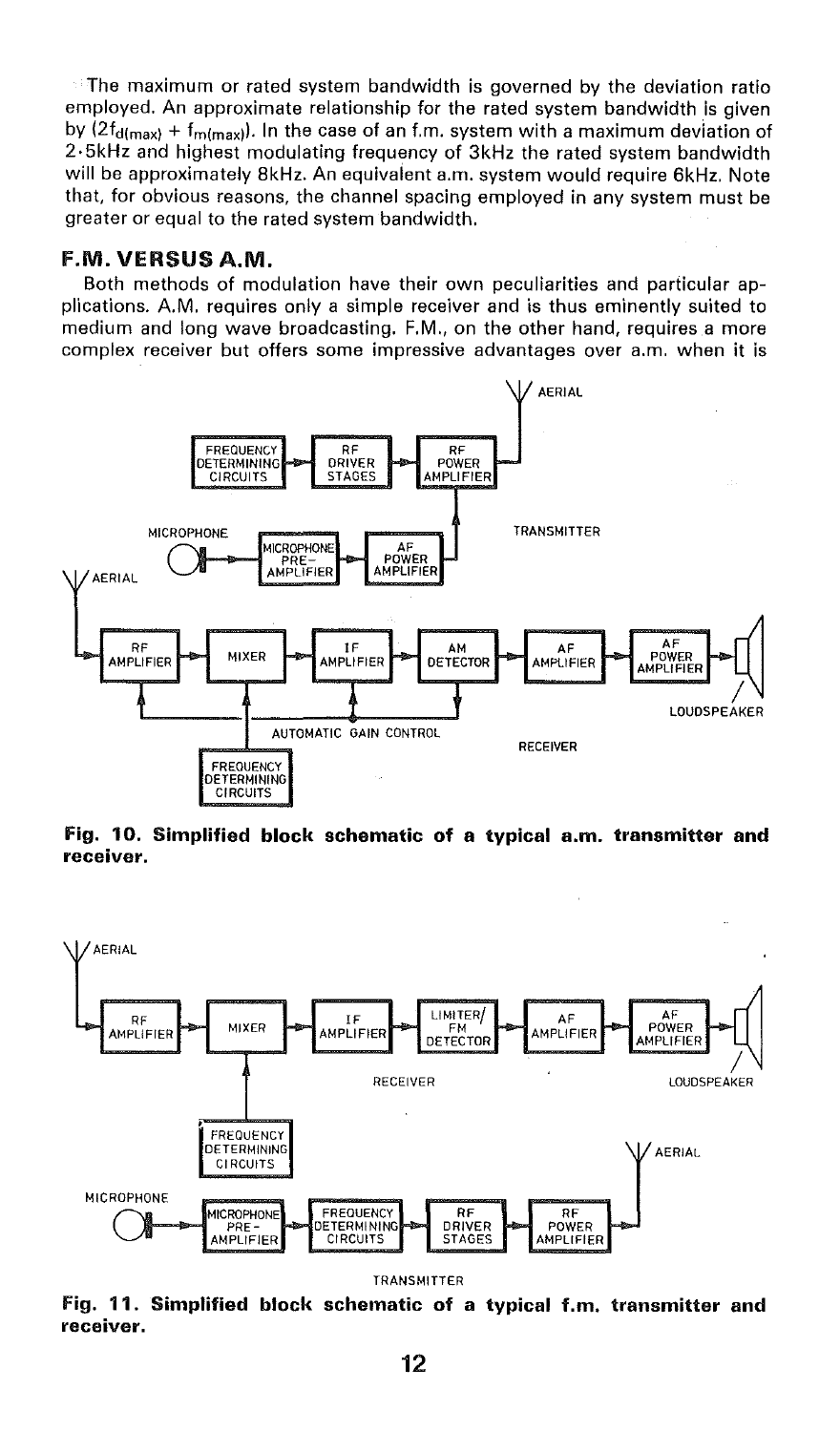necessary to recover a high signal-to-noise ratio from a signal of only moderate strength transmitted over a "noisy" communication channel. For this reason f.m. has been adopted for the vast majority of v.h.f. and u.h.f. radiotelephone systems in current use, the performance of a comparable a.m. system being somewhat inferior.

Furthermore, a correctly set-up f.m. receiver can be almost impervious to ignition interference and electrical noise generated by a motor car engine. Thus there is no need for additional vehicle noise suppression which is usually considered essential with mobile a.m. equipment. F.M. receivers also possess excellent strong signal handling capabilities indeed, in many cases, no form of a.g.c. (automatic gain control) is incorporated since the modulation information is recovered from the frequency of the signal and not from its amplitude as is the case with a.m.

In an f.m. transmitter modulation occurs at low power levels and the signal is amplified, and sometimes frequency multiplied, in subsequent class-C power amplifier stages. Thus linearity is good and there is no need for a separate high level modulator stage. This not only reduces the component count but it also reduces the overall power consumption and removes the need for relatively bulky modulation transformers. These latter two considerations are, of course, very important in the case of portable and battery operated equipment. The block diagrams of typical a.m. and f.m. transmitters and receivers are shown in Figs. 10 and 11 respectively.

### **GENERATING F.M.**

There are two basic methods of producing f.m. One involves operating directly on the frequency determining elements of an oscillator stage in the transmitter and the other acts indirectly by changing the phase of the signal in a subsequent stage. This second method is called phase modulation and the result is identical to f.m. provided that the audio frequency response is correctly tailored prior to the phase modulator stage. The reason for this is that, in a true f.m. system, the deviation produced is the same for all signals of equal amplitude regardless of their frequency (assuming that the microphone amplifier has a "flat" response) whereas, in a phase modulated system the deviation is also proportional to the



#### **Fig. 12a. Phase modulator using an audio correcting network to produce f.m.**

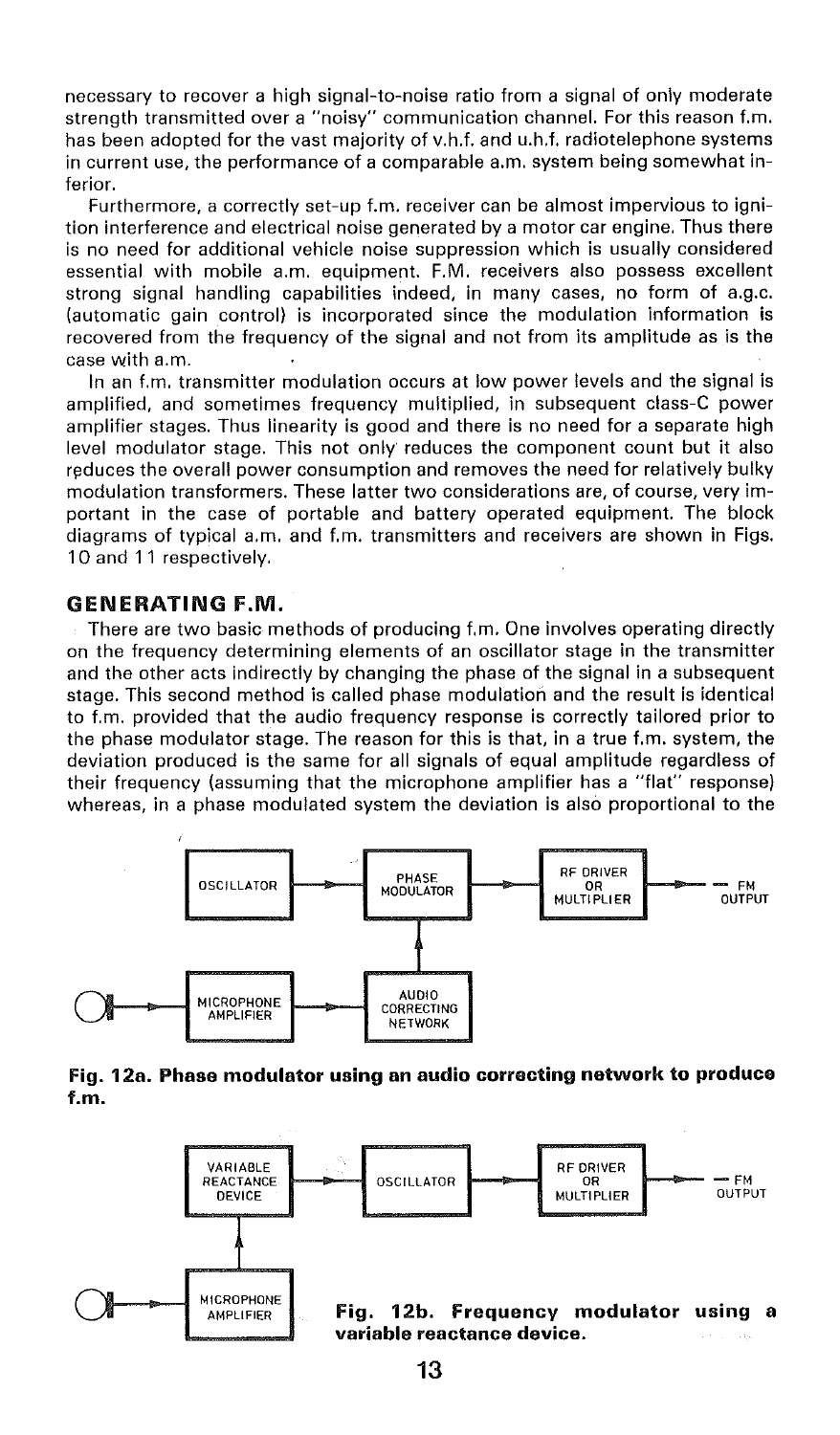

**Fig. 13. Basic arrangement of a f.m. oscillator using a variable capacitance diode.** 

frequency of the modulating signal. Thus, in a p.m. system, a signal at 2kHz will produce twice as much deviation as an equal amplitude signal at 1 kHz. Thus the desired audio response prior to the modulator is a roll-off of 6dB/octave and this can easily be accomplished by means of a suitable C-R low pass network connected between the microphone amplifier and phase modulator. Typical block schematics of frequency and phase modulators are shown in Fig. 12.

The simplest method of achieving f.m. is with the use of a variable capacitance diode as shown in Fig. 13. The diode is operated with reverse bias (i.e.: in its non-conducting state) and the capacitance of its junction varies inversely with the square of the voltage applied. The resonant frequency of the tuned circuit, however, varies inversely with the square root of its capacitance and thus, over a limited range, the frequency of operation is directly proportional to the applied voltage. A steady bias voltage is used to define the operating point about which the audio voltage swings. The operating point is chosen so as to provide linear frequency/voltage change whilst ensuring that the diode never becomes forward biased during extreme negative excursions of the modulating signal. A small value capacitor,  $C_{c}$ , is used to couple the capacitance change to the main tuned circuit. L and  $C<sub>T</sub>$ . The value of the coupling capacitor is chosen so as to provide only the desired value of deviation when the diode is fed with a few hundred millivolts of audio. This ensures a high degree of linearity whilst maintaining reasonable stability of the oscillator. A practical realisation of Fig. 13 is shown in Fig. 14. The oscillator is a series tuned Colpitts type using a junction gate f.e.t.

#### F.M. RECEIVERS

An f.m. receiver is basically similar to an a.m. receiver, the important difference being in the de-modulator stage. The object of an f.m. de-modulator is that of producing an output voltage proportional to the frequency of the signa) from the i.f. amplifier. A simple a.m. detector may be used to receive f.m. if the signal is deliberately off-tuned so that the actual intermediate frequency lies to



**Fig. 14. Practical realisation of Fig. 13.**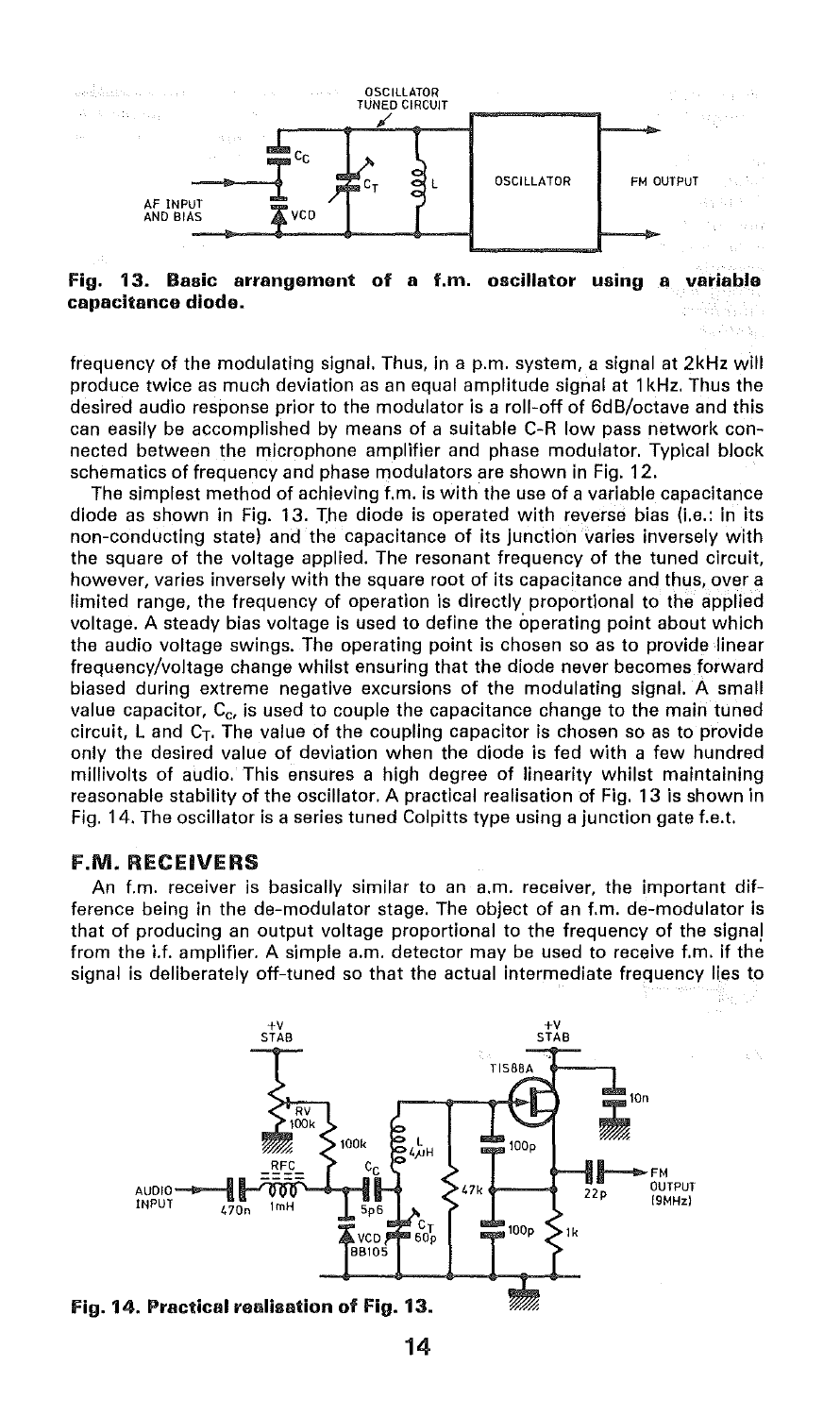

**Fig. 15. Diagram to show the principle of "slope" detection of f.m. using an a.m. receiver.** 

one side of the i.f. response curve, as shown in Fig. 1 5. A better method is to make use of a properly designed f.m. detector and usually the signal is amplitude limited prior to its application to the detector stage.

A simple ratio detector is shown in Fig. 16 and a more modern quadrature detector and i.f. system is shown in Fig. 17. This makes use of an i.e. designed specifically for the amplification and detection of f.m. signals in narrow band communication equipment. A typical i.f. response curve for Fig. 17 is shown in Fig. 18.

# **OPERATING PRACTICE AND PROCEDURE**

For the newcomer common operating practice on CB can be quite baffling. Indeed this can be one area which can act as a positive deterrent to many potential

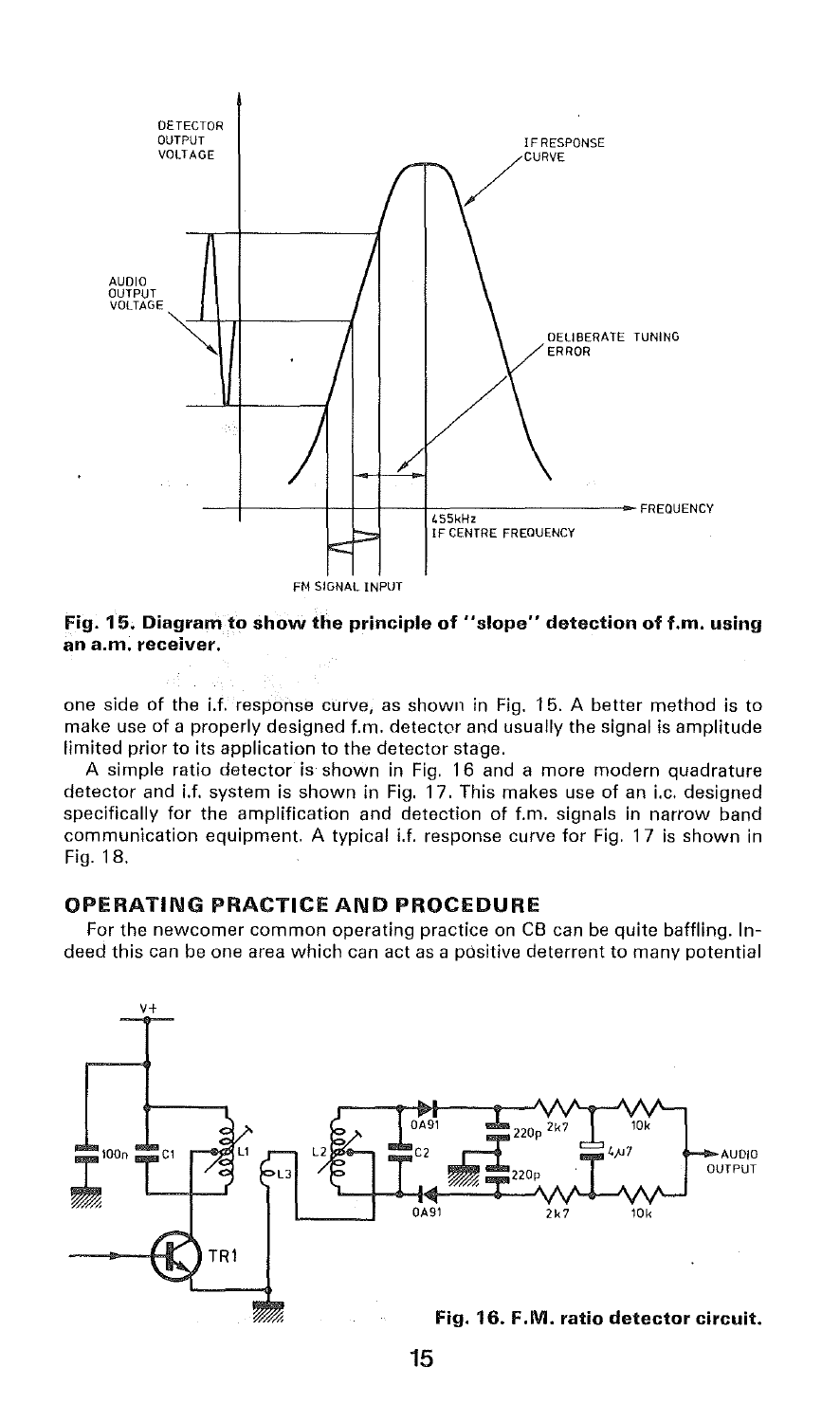

**Fig. 17. Simplified form of i.f. system and quadrature detector using MC3357.** 

users who see CB as a cult for those "in the know" rather than as an extension of their normal social activities. This is a great shame particularly as the basic rules are so simple. CB jargon is fun but it is of limited use. unless *everyone* knows what you are talking about. For example: "This is Juliett-Three stationary on the M3 at Sunbury" is far better than "This is the Old Moon-Dog square wheels on the super slab at Smoke City" I For CB to *really* catch on we need a system which can be understood by everyone not just by those who fancy themselves as American truck drivers.

The 'CB Operator's Code' which we have prepared covers all the main points of CB operating-follow it and you won't go far wrong!



**Fig. 18. Typical detector "S"-curve for Fig. 17.**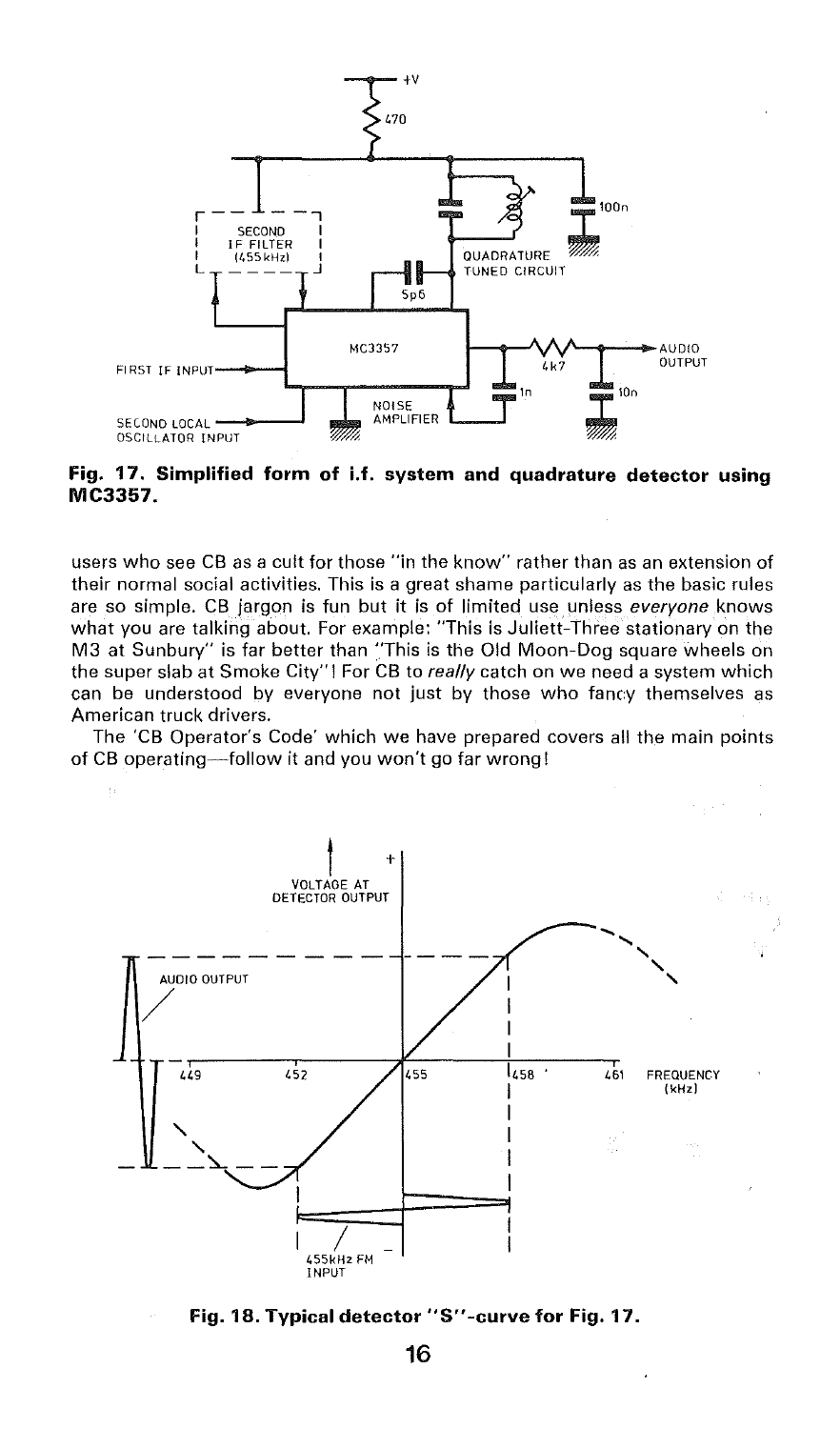# THE CB OPERATOR'S CODE

- 1 . Always give your callsign and location when first making a call and when ceasing transmission. Make sure that you give this information clearly as it identifies you to other CB users.
- 2. Keep all messages short and simple. Never use three words when one will do. Avoid long-winded rambling, introduce one subject at a time and seek confirmation of each point before going on to the next.
- 3. Use only clear, concise and consistent speech. Where necessary use the International Phonetic Alphabet to confirm letters.
- 4. Only talk when you have something to say, otherwise maintain a listening watch. Be receptive and responsive. Try to avoid one-sided conversations. There is nothing worse than a monologueremember that CB is for the interchange of information and this is always a two-way process.
- 5. Always listen on the channel which you intend to use before putting out a call. Just because the channel is quiet does not mean that it is unoccupied. An initial call saying "Is this channel in use, please7'' will quickly establish whether or not the channel is free. If someone comes back to say that the channel is busy the caller should either wait until it is vacated or seek another empty channel.
- 6. Use jargon and "10-code" only where you are certain that you will be understood by the other party and when conditions are so poor that normal speech is unreadable.
- 7. Avoid misleading and facetious remarks. These will not help your popularity, neither will they benefit the cause of CB in general.
- 8. Help the newcomer. Always make special allowance for the inexperienced operator. Give him or her all the assistance you canremember that everyone has to start sometime!
- 9. Make signal reports meaningful. "A loud signal slightly broken up" means nothing. A more useful report would be "A strong signal reading 9 on my meter but suffering from interference from a local station on the next channel".
- 10. Always use the least power sufficient to make your signals fully readable at the other end. If your transceiver has a power reduction facility or if you have an aerial attenuator use it whenever possible. This allows other users to operate on the same frequency without suffering interference from you.
- 11. Always keep the designated calling and emergency channels free. Once a contact has been established on the calling channel move away to a working channel so that others may use the frequency. Never operate on the emergency channel unless there is a genuine emergency. If an emergency does arise and you are monitoring, leave the frequency clear for those stations best equipped and situated to render assistance. If that happens to be you keep a cool head and remember that lives can be saved by the correct use of CB!